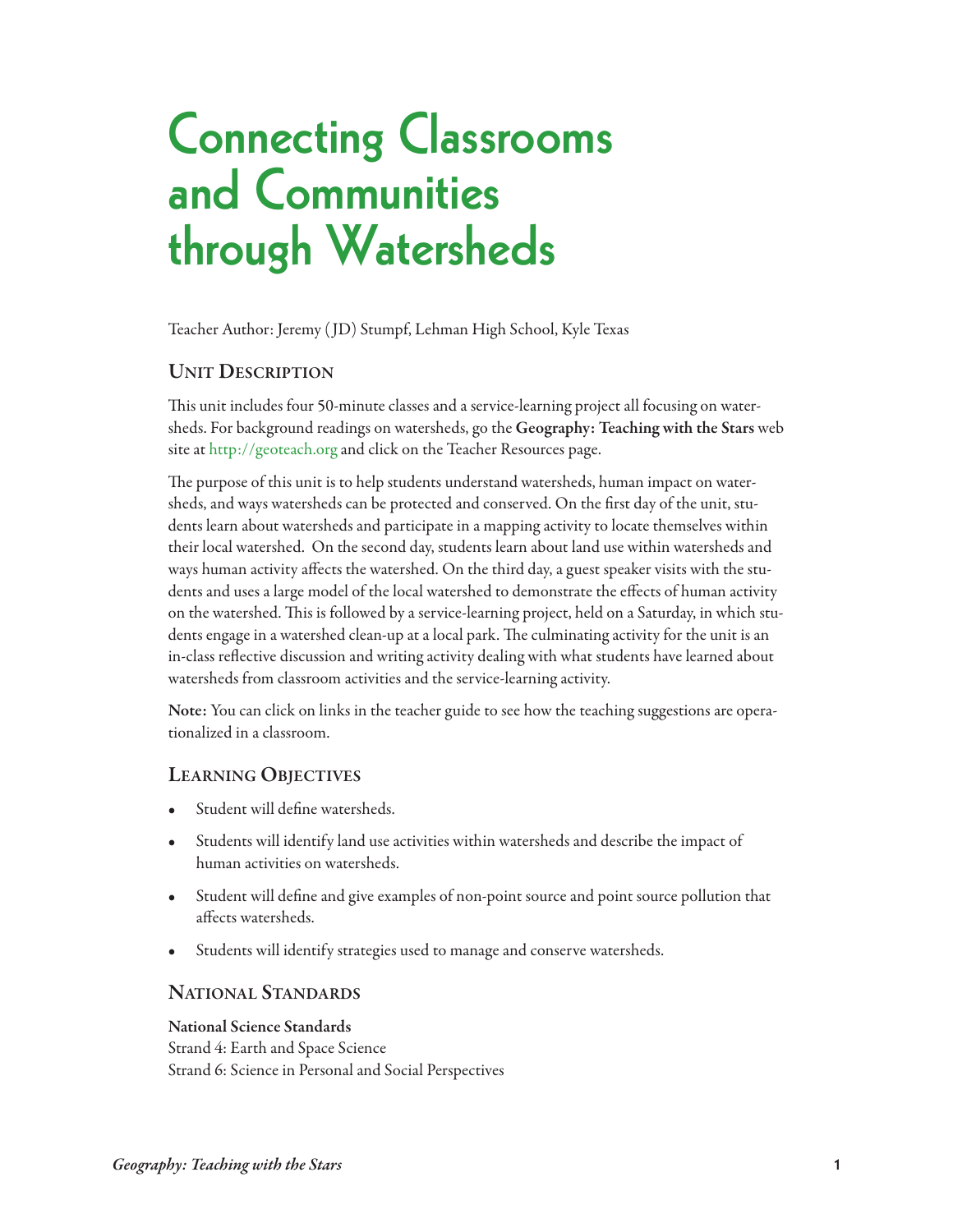#### **national environmental education standards**

Strand 1: Questioning, Analysis and Interpretation (A, E, F, G) Strand 2.1: The Earth as a Physical System Strand 2.4: Environment and Society Strand 3.1: Analyzing and Investigating Environmental Issues Strand 3.2: Decision-making and Citizenship Skills Strand 4: Personal and Civic Responsibility

#### **national Geography standards**

Standard 1: How to Use Maps and Other Geographic Representations, Tools, and Technologies to Acquire, Process, and Report Information From a Spatial Perspective. Standard 4: The Physical and Human Characteristics of Places. Standard 7: The Physical Processes That Shape the Patterns of Earth's Surface. Standard 14: How Human Actions Modify the Physical Environment.

#### **texas essential Knowledge and skills**

**environmental systems:** 12.4.C, 12.5.A, 12.5.B, 12.5.C, 12.5.E, 12.5.F, 12.8.A, 12.9.A, 12.9.C, 12.9.E

**aquatic science:** 7.A, 7.B, 7.C

**Geology, Meteorology, oceanography:** 10.A, 10.B, 10C

**World Geography:** 9.8.A, 9.8.B, 9.8.C, 9.9.A, 9.12.C

#### **aDvance preparation**

- 1. Contact your local agricultural extension agent, parks and recreation department, river authority, or environmental department to identify resources on watersheds that can be used in this unit. You will need to arrange for a watershed clean up well in advance, if you choose to incorporate a service-learning activity in your unit.
- 2. **Lesson one.** Use index cards to create two sets of watershed definition cards. One set uses the words—area, land, body, water, receives, runoff—with each word written on a separate card. The other set uses the words—land, drained, drops, precipitation, joins, others, particular, river, lake, stream, wetland—with each card written on a separate card.
- 3. **Lesson one:** Set up Google Earth for use in plotting students' home locations in the local watershed. Here is a web site that can help you with this activity:
	- Explore Your Watershed in Google Earth: <http://serc.carleton.edu/eslabs/drought/2b.html>

As an alternative, use large scale maps of the local watershed with pins or sticky notes to identify students' homes.)

- 4. **Lesson one:** Optional: Download video from Weather Channel on "What is a Watershed?" (from YouTube at: [http://www.youtube.com/watch?v=xUYWb8XTo58\)](http://www.youtube.com/watch?v=xUYWb8XTo58)
- 5. **Lesson two:** Create six stations around the classroom, one for each of the water quality factors examined in the lesson. Label the stations 2 to 7. Place a different water quality factor information sheet (pages 8 to 13) at each station.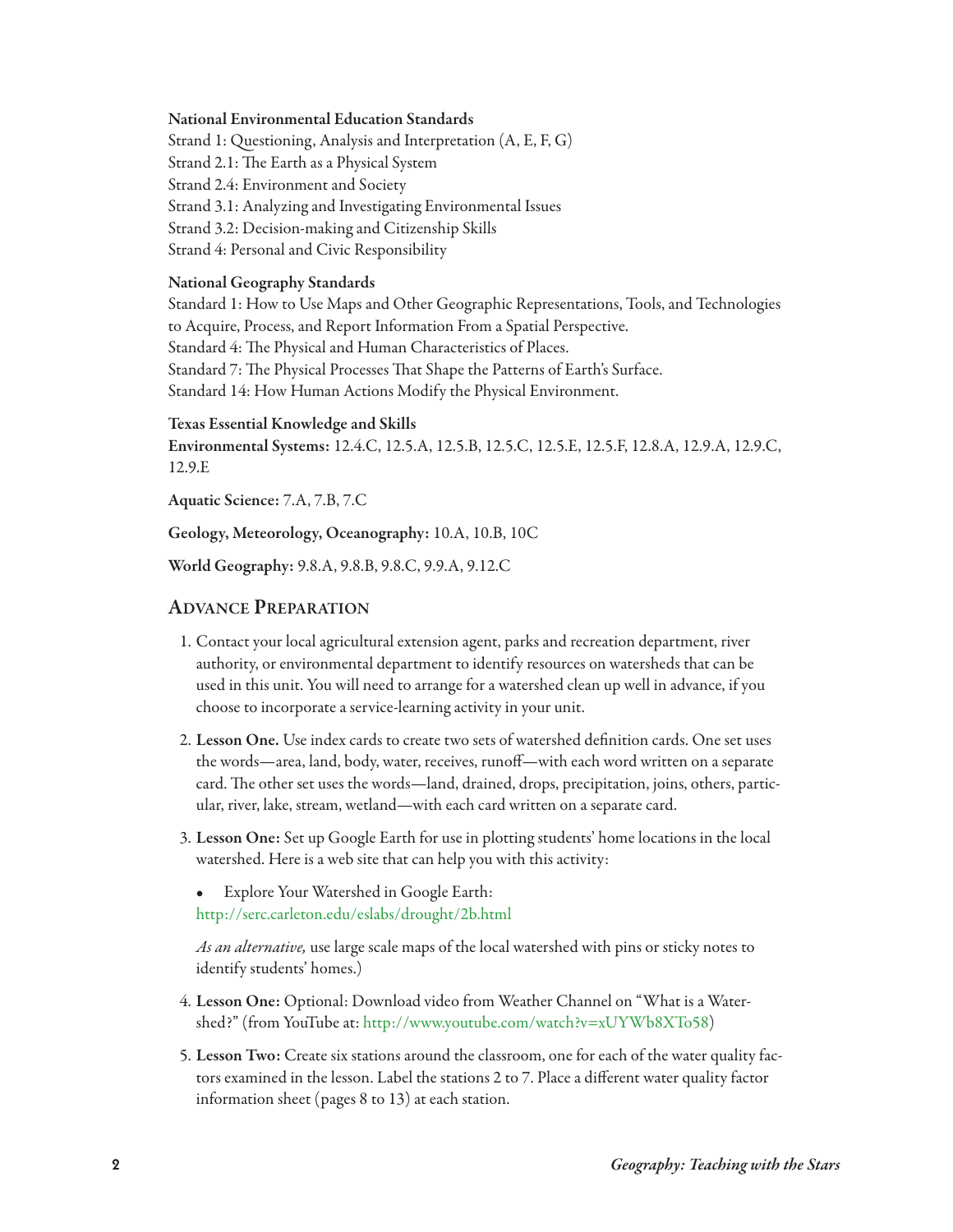- 6. **Lesson two:** You might want to use a deck of playing cards to create groups in the jigsaw activity in this lesson. (More detail in the lesson plan.)
- 7. Lesson Two: Three or four marker boards (or large sheets of blank paper) and dry-erase markers
- 8. **Lesson two:** Make a copy of the Watershed Factors Checklist for each student (Page 14)
- 9. Lesson Three: This lesson calls for the use of a watershed model. Many agencies (for example, county agricultural extension offices) have these models and are willing to come to schools to demonstrate them. An alternative would be to demonstrate the model yourself or have students create these model watersheds themselves. Here are some possible sources.
	- Enviroscapes Watershed Model: <http://www.enviroscapes.com/nonpoint-source.html>
	- Make a Watershed Model: [http://serc.carleton.edu/eslabs/drought/2a.html](http://serc.carleton.edu/eslabs/drought/2b.html)
	- Build Your Own Watershed: [http://www.epa.gov/safewater/kids/](http://www.epa.gov/safewater/kids/activity_grades_9-12_buildyourownwatershed.html) [activity\\_grades\\_9-12\\_buildyourownwatershed.html](http://www.epa.gov/safewater/kids/activity_grades_9-12_buildyourownwatershed.html)
	- Watch Lesson One of Middle School Unit on Watersheds
- 10. S**ervice-Learning activity:** You might want to invite the official in charge of coordinating the clean-up to come to class before the actual field experience to provide students with some context for the event and a sense of what they will be doing.
- 11. **service-Learning activity:** Have a camera available for taking pictures.

### **activity Masters**

**Lesson 2:** Water Factors Checklist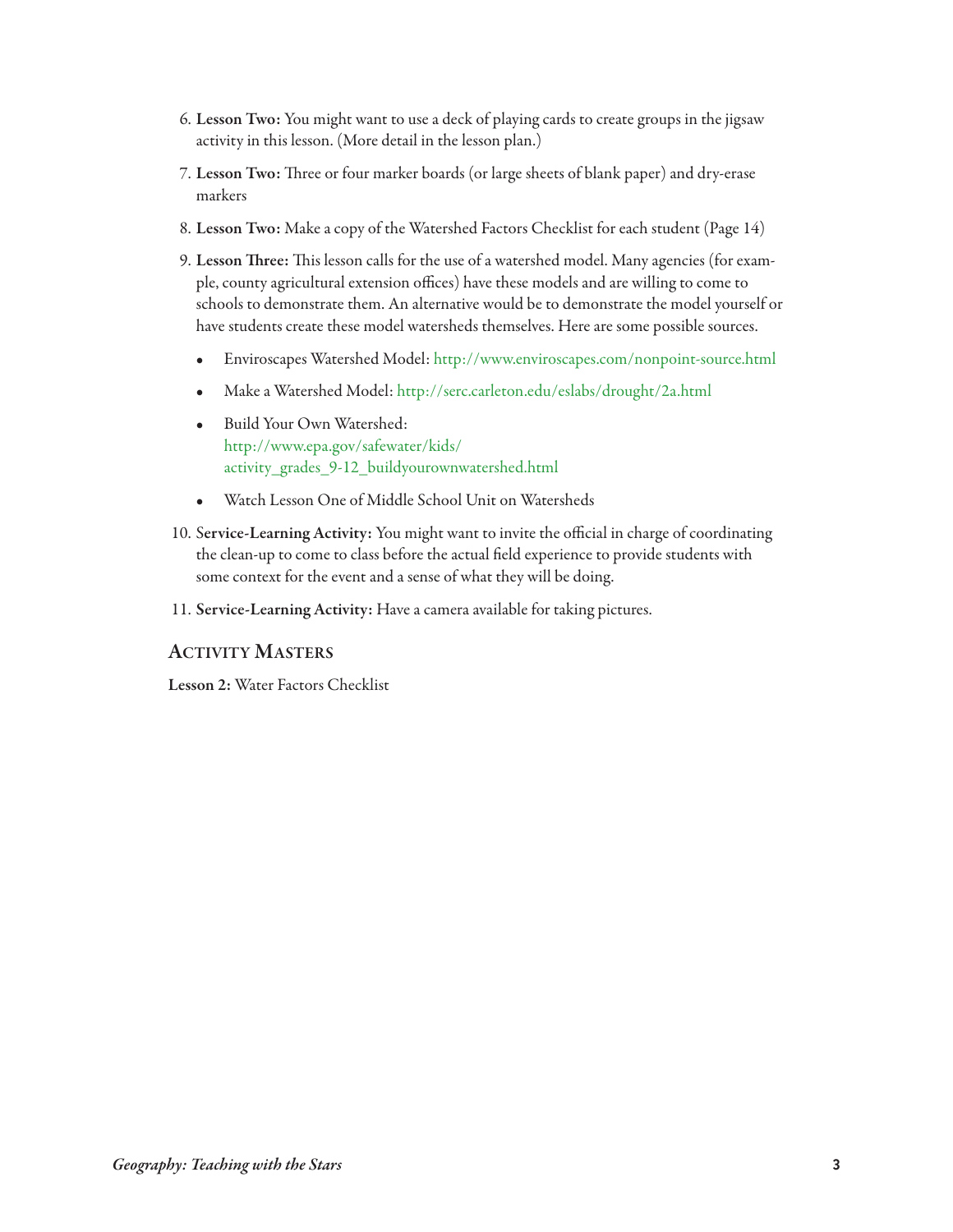### **Lesson One: What is a Watershed?**

### **openinG the Lesson**

- 1. Begin the class by asking student "What does shed mean?" Many students will define "shed" as a small building.
- 2. Indicate that shed has other meanings. Give examples that illustrate the concept of shed as it is used in this unit, such as, someone taking off rain-soaked clothing, water dripping from a duck's back, a snake shedding its skin, or a dog shaking water out of its fur. Ask what else shed can mean, besides a small building, based on these examples.
- 3. Encourage students to think of shed as also meaning "run off a surface," "to get rid of," or "spill".
- 4. Then connect the idea of shed to the concept of watershed. On a chalk or poster board, write out the following statements leaving blank spots as indicated:

| <b>Definition A:</b> A watershed is $a(n)$ | of   |              | surrounding a |
|--------------------------------------------|------|--------------|---------------|
| of                                         | that | the          |               |
| <b>Definition B:</b> A watershed is the    |      | area that is | when          |
| of rain or                                 |      |              | to            |
|                                            |      |              |               |
| . or                                       |      |              |               |

- 5. Divide students into two groups. Indicate that they are going to work in groups to create a definition of the word watershed. Hand the first group a set of index cards, in no particular order, with a single word on each card: **area, land, body, water, receives, runoff**. Hand the second group a set of cards, in no particular order, with a single word on each card: **land, drained, drops, precipitation, joins, others, flow, particular, river, lake, stream, wetland**.
- 6. Have the members in the first group work individually or in pairs to write/place their words in the correct location in Definition A and have the second group write/place their words into the correct slots in Definition B.

Correct responses:

- An area of land surrounding a body of water that receives the runoff.
- The land area that is drained when drops of rain or precipitation joins others to flow to a particular, river, lake, stream, or wetland.
- 7. Have students develop their own definitions of watersheds, based on this activity. Ask for volunteers to share their definitions with the class.

Optional: This would be a good time to show the video "What is a Watershed?" from the Weather Channel.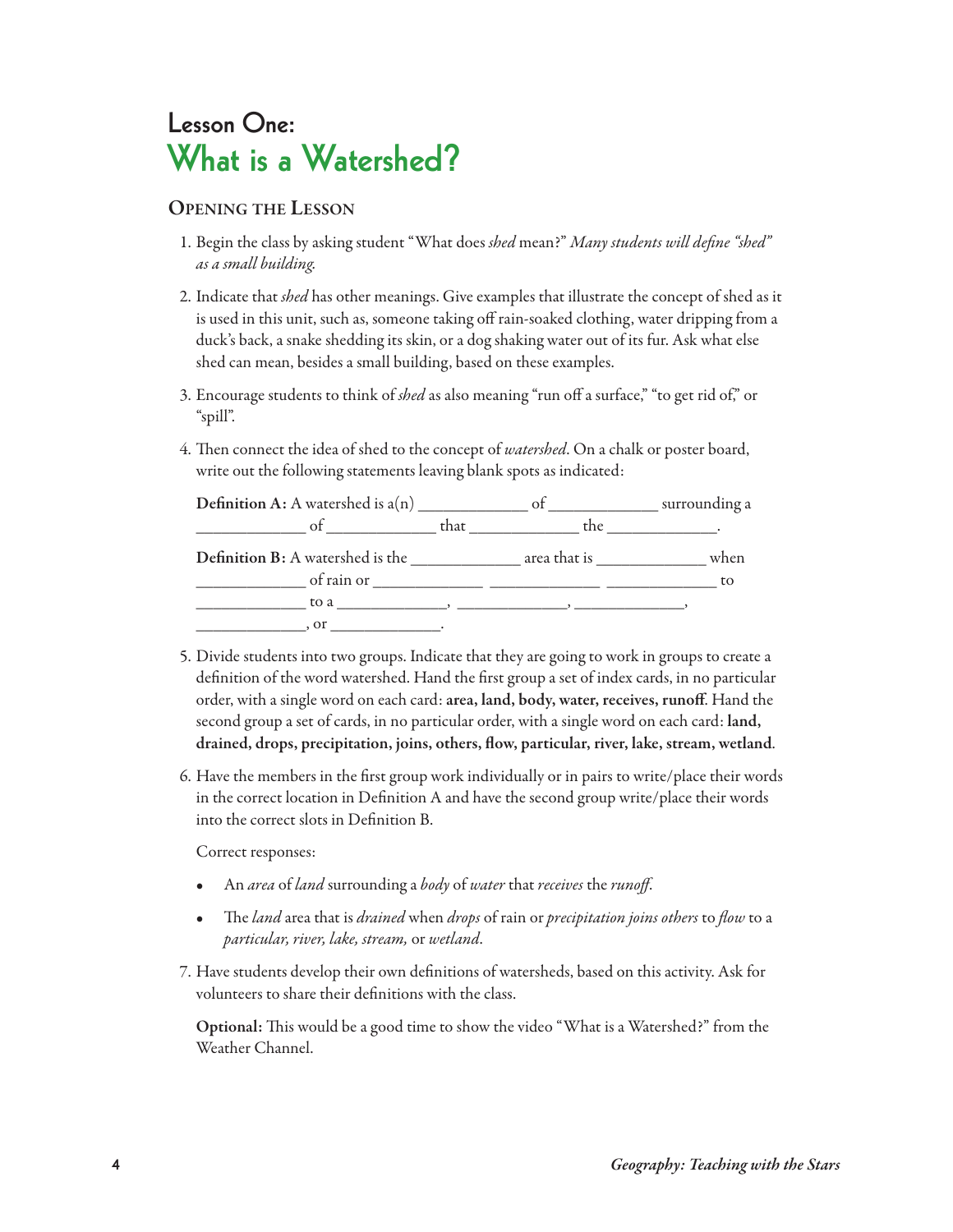### **DeveLopinG the Lesson**

- 8. Ask students: What percentage of the class, do you think, lives in the local watershed, surrounding the school? Answers will vary. Indicate that this activity will help answer this question.
- 9. Show a large scale (detailed) map of the watershed around the school and ask students to identify their homes, school, roadways, and local businesses on the map. Insert place markers (for example, sticky notes or pins) for their homes and the school. Describe the proximity of student homes to streams, creeks, and parks within the watershed, as they identify the locations of their homes.
- 10. When all students' homes are plotted on the map, ask students to make observations about the percentage of those homes that appear in the local watershed. Ask for volunteers to share their observations. They will note that most of the homes are located within the local watershed surrounding the school. Point out that even those homes not in the local watershed are in a watershed. Note: If using Google Earth, zoom out to allow students to see all place marks that are within and outside of the local watershed boundaries.

### **cLosinG the Lesson**

11. Indicate to students that the next lesson will focus on how human activities affect watersheds. Remind students that, as this lesson illustrates, everyone lives in a watershed. In fact, all human activities take place within watersheds. Then, to end the lesson, ask students how they think humans affect watersheds. Possible responses: littering, releasing chemicals or oil from cars through runoff, animal feces, using drinking water, building homes, building businesses, using water from creeks.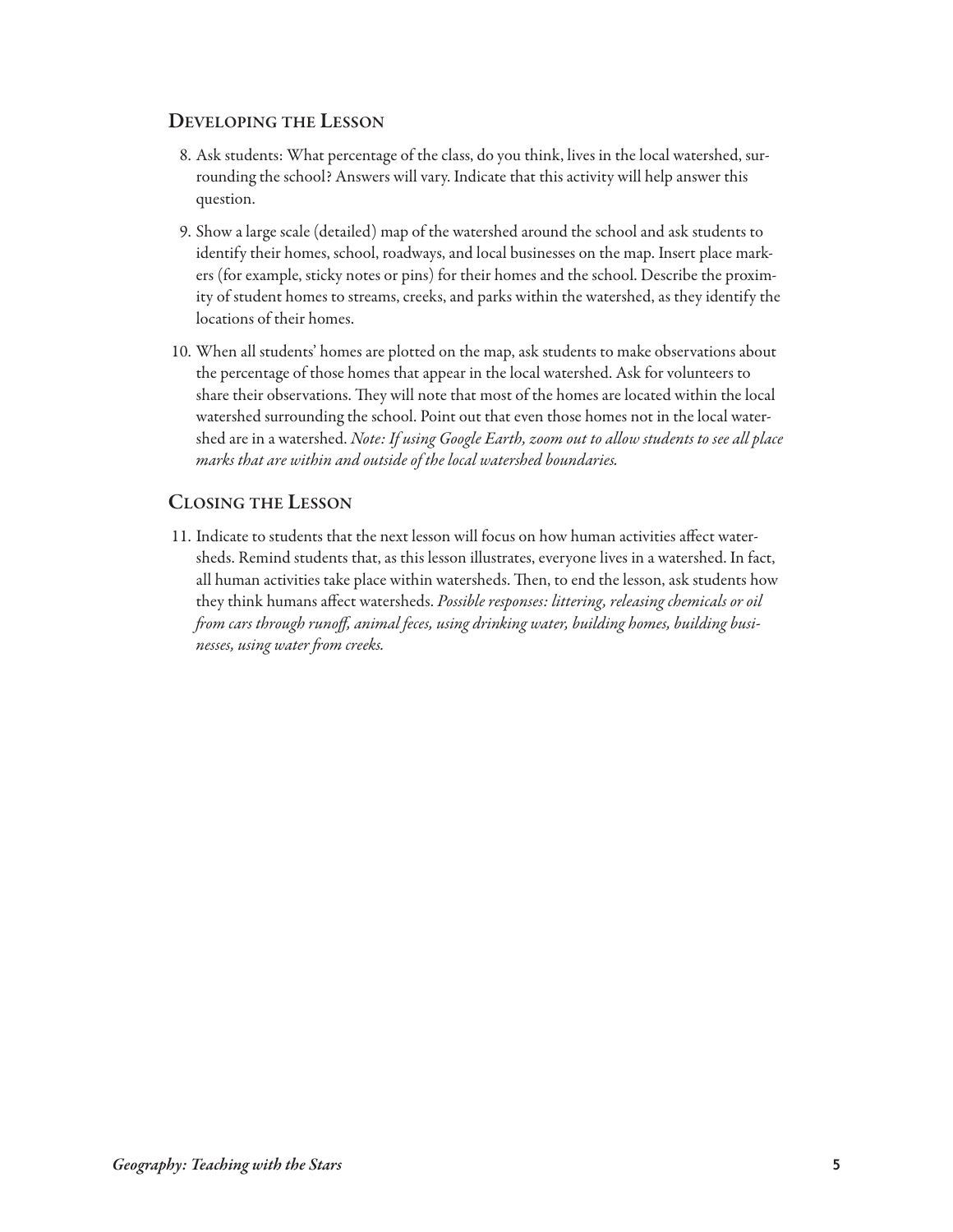## **Lesson Two How do Humans Affect the Watershed?**

### **openinG the Lesson**

- 1. Review with students the definition of a watershed they learned in Lesson One.
- 2. Indicate that this lesson will explore how human activities affect the quality and health of watersheds.

### **DeveLopinG the Lesson**

3. Begin this activity by dividing students into three or four groups, with six members in each group. Indicate that these groups are referred to as "Home Groups." Then state that, later in the activity, each member of a Home Group will join one of six different "Study Groups."

**note:** An efficient and equitable way to divide students into Home Groups and Study Groups is to use a deck of cards. For a class of 18 students, use the 2, 3, 4, 5, 6, and 7 cards of the hearts, clubs, and diamonds suits. Use the suits to designate the Home Group (3 groups of 6). Use the number cards to designate the Study Groups (6 groups of 3). Add the spades suit and six more number cards (2 to 7) for a class of 24 (this creates another Home Group and also results in a fourth member of each Study Group).

- 4. Have students form their Home Groups, based on the suits of their playing cards. Provide each group with a marker board (or large sheet of blank paper) and a marker. Distribute a copy of the Watershed Factors Checklist to each student. Encourage students to keep track of their work in this activity on their handouts.
- 5. Ask each group to divide their board into four columns. In the first column have them list six "Water Quality Factors": Construction, Industrial Pollution, Urban Runoff, Residential Runoff, Wastewater Treatment Plants, and Agriculture. Ask them to label the second column "Pre-Ranking", the third column "Final Ranking", and the fourth column "Point or Non-Point Pollution Source."
- 6. Ask each Home Group to use the Pre-Ranking column to rate each of the water quality factors on a scale from 1 to 5, with one being the LEAST harmful to watersheds, and 5 being the MOST harmful to watersheds. Encourage group members to use what they currently know about the quality factors in making the rankings. Indicate that more than one quality factor can be rated as 3, 5, etc.
- 7. When the groups have completed their pre-rankings, introduce students to the six stations around the classroom, which should be identified as Stations 2 to 7 to reflect their playing card numbers. Have them set their marker boards aside and form Study Groups, using their card numbers to find their stations.
- 8. At each station, have students examine the information provided, determine whether the quality factor they are examining is a point or non-point source of pollution, and note something interesting and important about their factor that the Home Group needs to know about.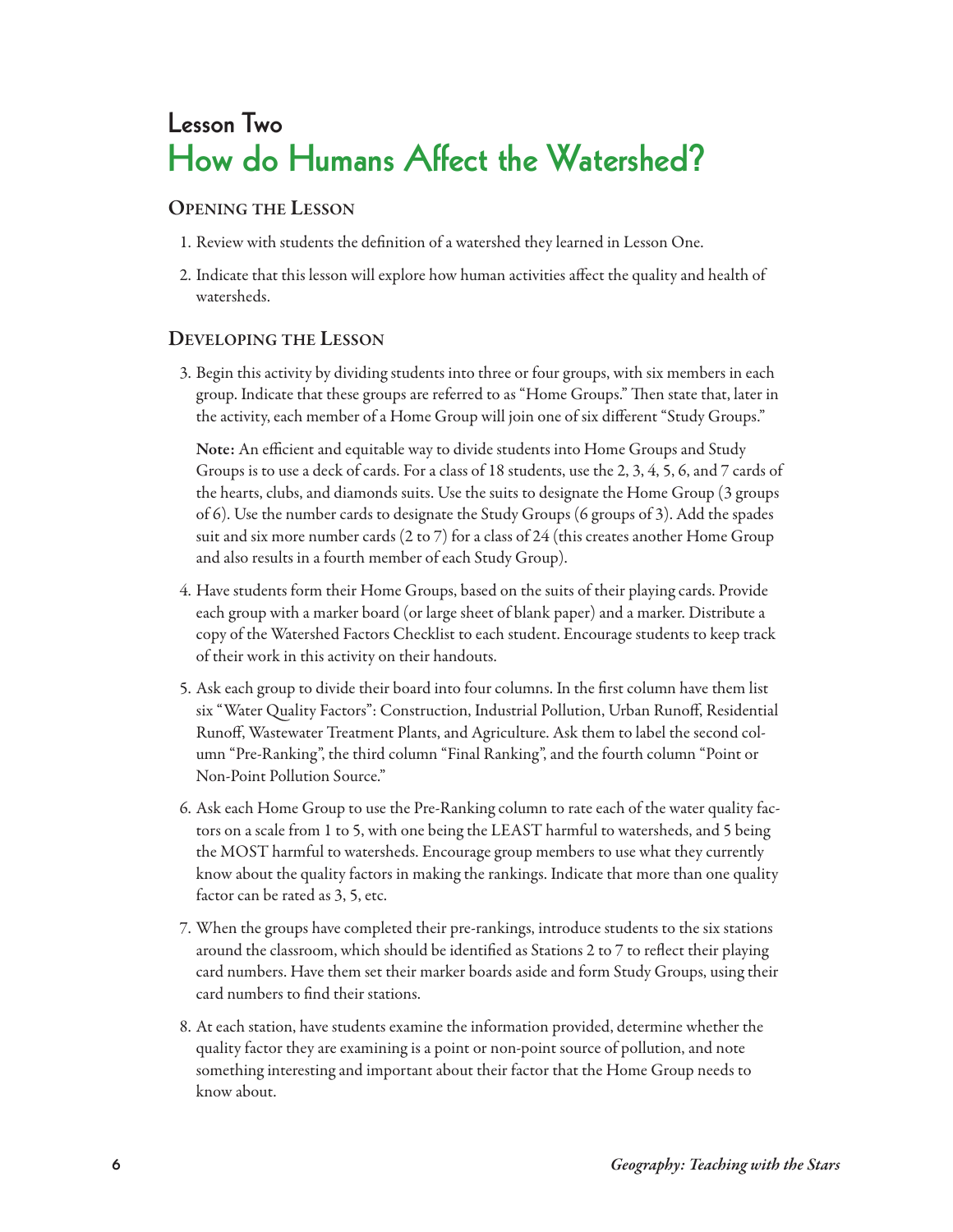- 9. When the Study Groups have finished their analysis of the water quality factors, have them return to their Home Groups. Ask each member of the Home Group to share what was learned about the water quality factor they examined at the stations.
- 10. Then ask Study Groups to give a final ranking to the water quality factors, in the third column of their marker boards, based on what was learned at the stations. Also, have them indicate on their boards whether the factor is a point source or a nonpoint source of pollution. Indicate that each group should be able to explain its final rankings and changes in rankings.

### **cLosinG the Lesson**

- 11. To end this lesson, invite one member of each Home Group to share with the class the group's final rankings and to describe how and why their rankings of water quality sources changed or stayed the same as the result of what they learned at the stations. Also have each group indicate whether each factor was an example of point source or non-point source pollution and how that affected their ranking of that factor.
- 12. Indicate that in the next lesson they will use a model watershed to further explore how humans affect watersheds.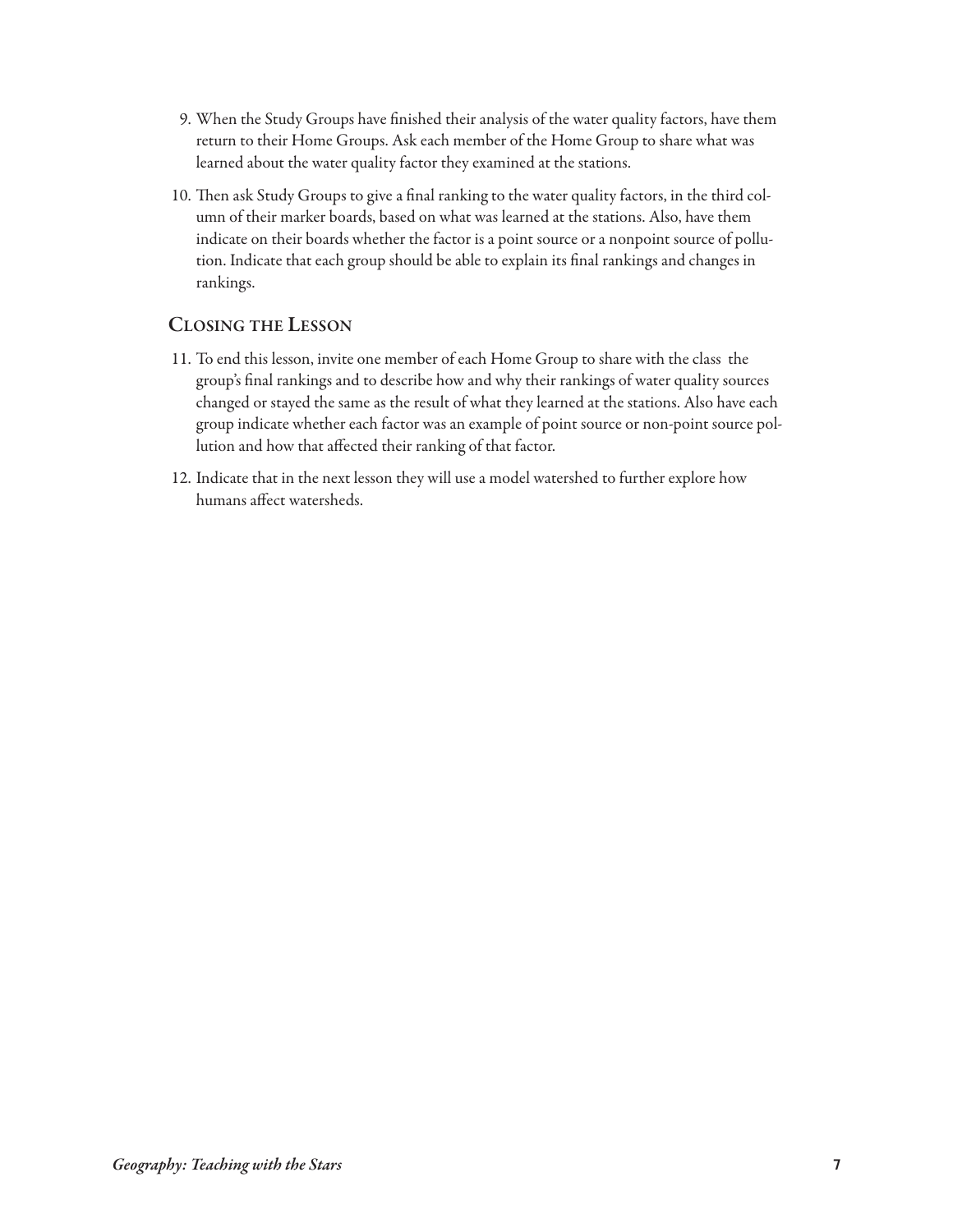# **Water Quality Factors Cities and Towns**

Cities and towns contribute nonpoint source pollutants. This is sometimes called "urban runoff." Most street drains flow through pipes directly into streams or lakes—rainwater (storm water) is NOT treated!

Common pollutants found in urban runoff are:

- sediments from bare soils
- bacteria from wastes
- nutrients from fertilizers
- oil from parking lots
- gasoline
- metals
- antifreeze and grease
- pesticides
- trash, including dog feces



Impervious cover refers to parts of the landscape that cannot absorb water the way soil and vegetation do. Concrete, asphalt roads, and rooftops all create impervious cover. They increase the flow of water to streams, lakes and rivers.

Illegal dumping of trash along roads pollutes runoff.



Accidents and spills along highways and roads may be infrequent but can cause concentrated pollutants to enter the watershed in a short amount of time.

Non-point source pollution sites are much harder to discover and trace. This makes them harder to regulate and monitor.

Non-point source pollution is corrected by:

- preventing the pollution in the first place
- keeping the pollutants from reaching streams and rivers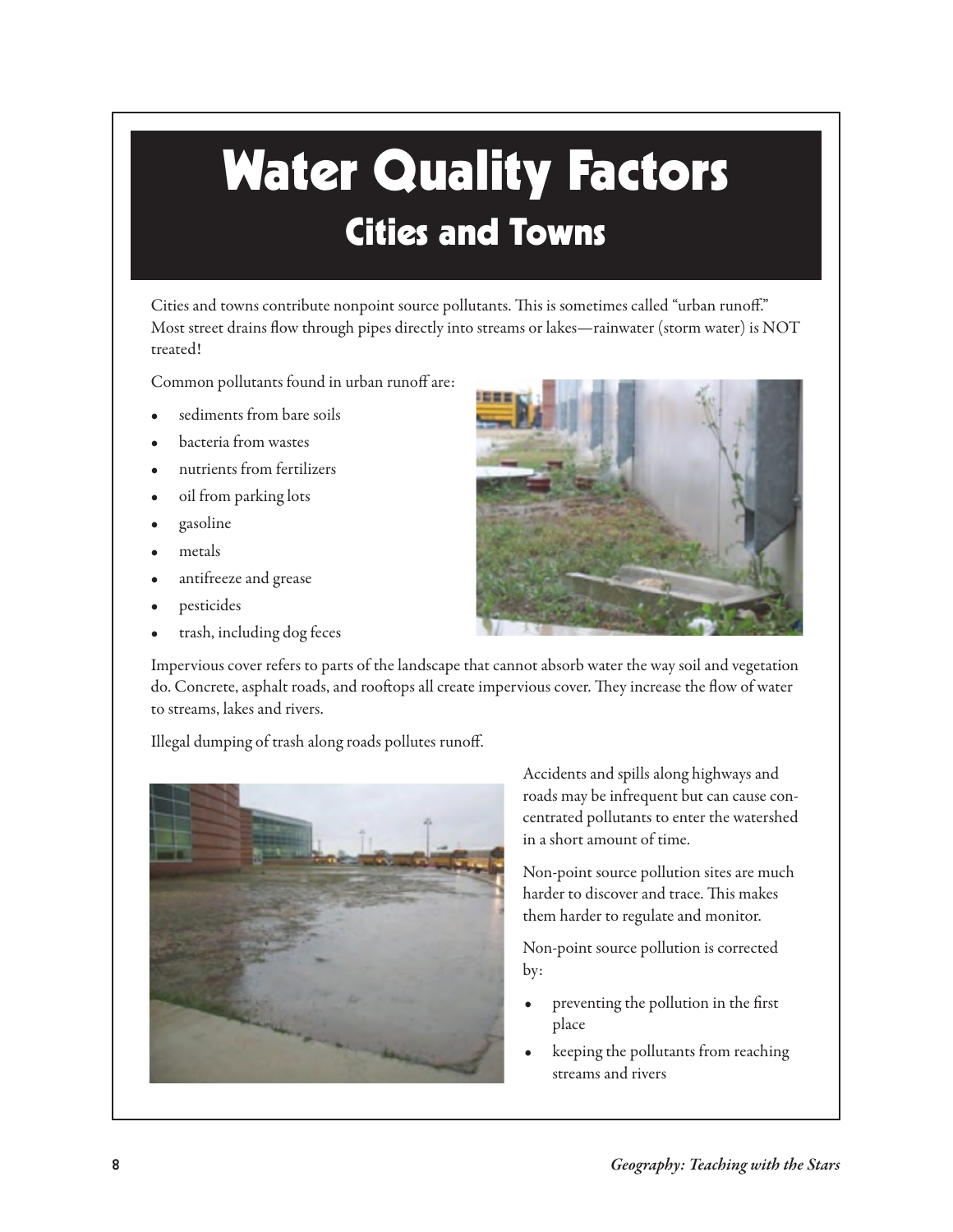# **Water Quality Factors Residential Runoff**



Impervious cover means parts of the landscape that cannot absorb water as well as soil and vegetation. Concrete, asphalt, and rooftops all create impervious cover. They increase the flow of water to streams, lakes and rivers.

Non-point source pollution sites are much harder to discover and trace. This makes them harder to regulate and monitor.

Non-point source pollution is corrected by:

- preventing the pollution in the first place
- keeping the pollutants from reaching streams and rivers.

Subdivisions and residential areas contribute nonpoint source pollutants. This is sometimes called "residential runoff." This runoff is NOT treated and goes through sewers directly into streams, rivers, and lakes. Common pollutants found in residential runoff are:

- lawn fertilizers
- sediments
- bacteria from pet wastes
- oil drained from cars
- septic tank overflows
- gasoline
- detergents used to wash cars
- antifreeze and grease
- pesticides
- trash

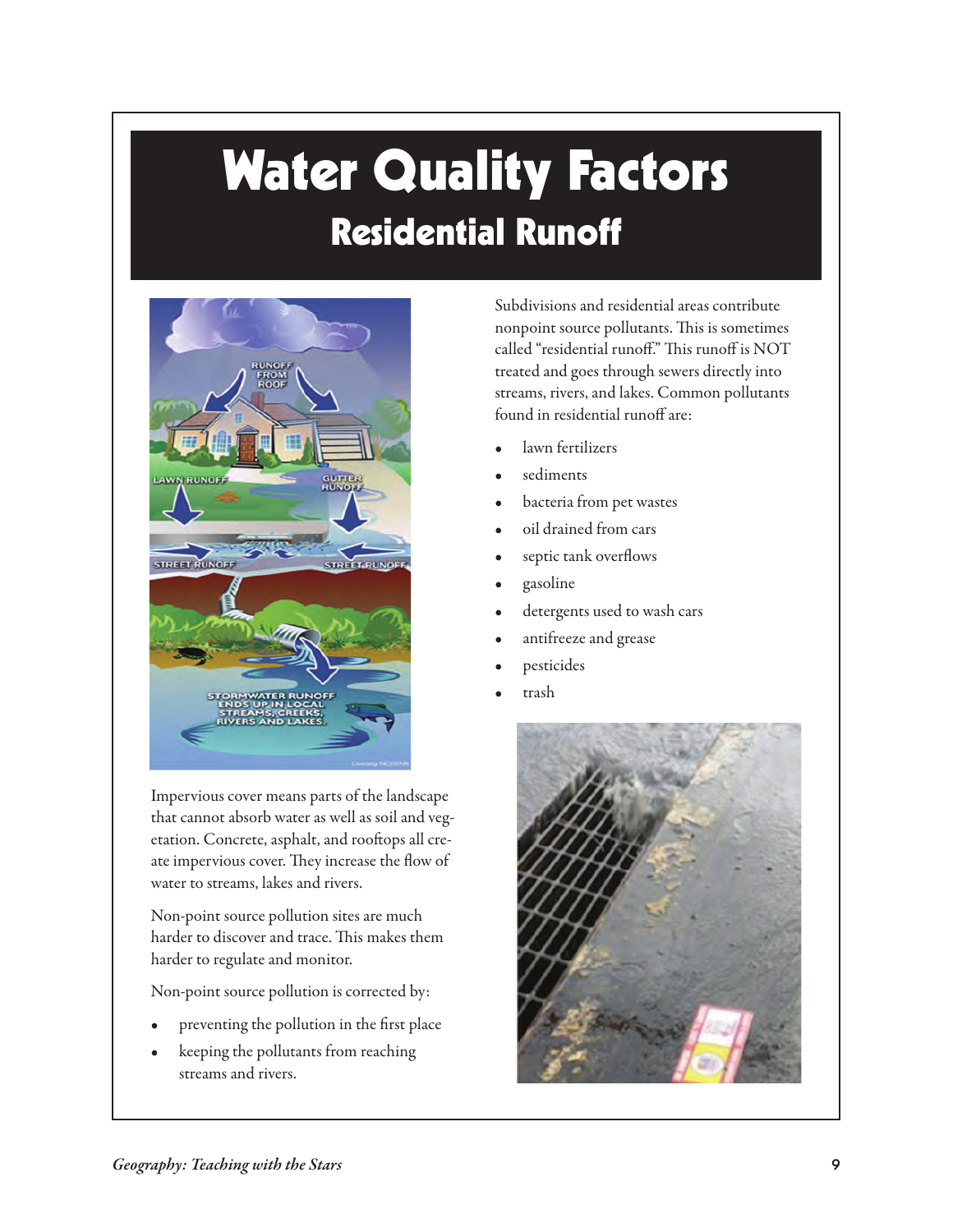# **Water Quality Factors Industrial Pollution**

Industrial pollution sites are often thought of when people think of pollution. Industrial facilities are considered point sources of pollution. They can contribute numerous types of toxic substances, chemicals and products (depending on the type of industry).

Oil and gas facilities can be sources of pollution if they leak these products into the groundwater.

Effects of industrial pollution can include:

- color changes
- excessive algae
- odors
- absence of aquatic life
- fish kills
- elevated BOD (Biological Oxygen Demand)
- sewage fungus





The United States Environmental Protection Agency (EPA) and state environmental quality agencies are responsible for regulating point source pollution and how to treat it.

Point source pollution is relatively easy to find and trace—all you do is find the pipe. It is usually corrected by removing the pollution from the water before it leaves the pipe.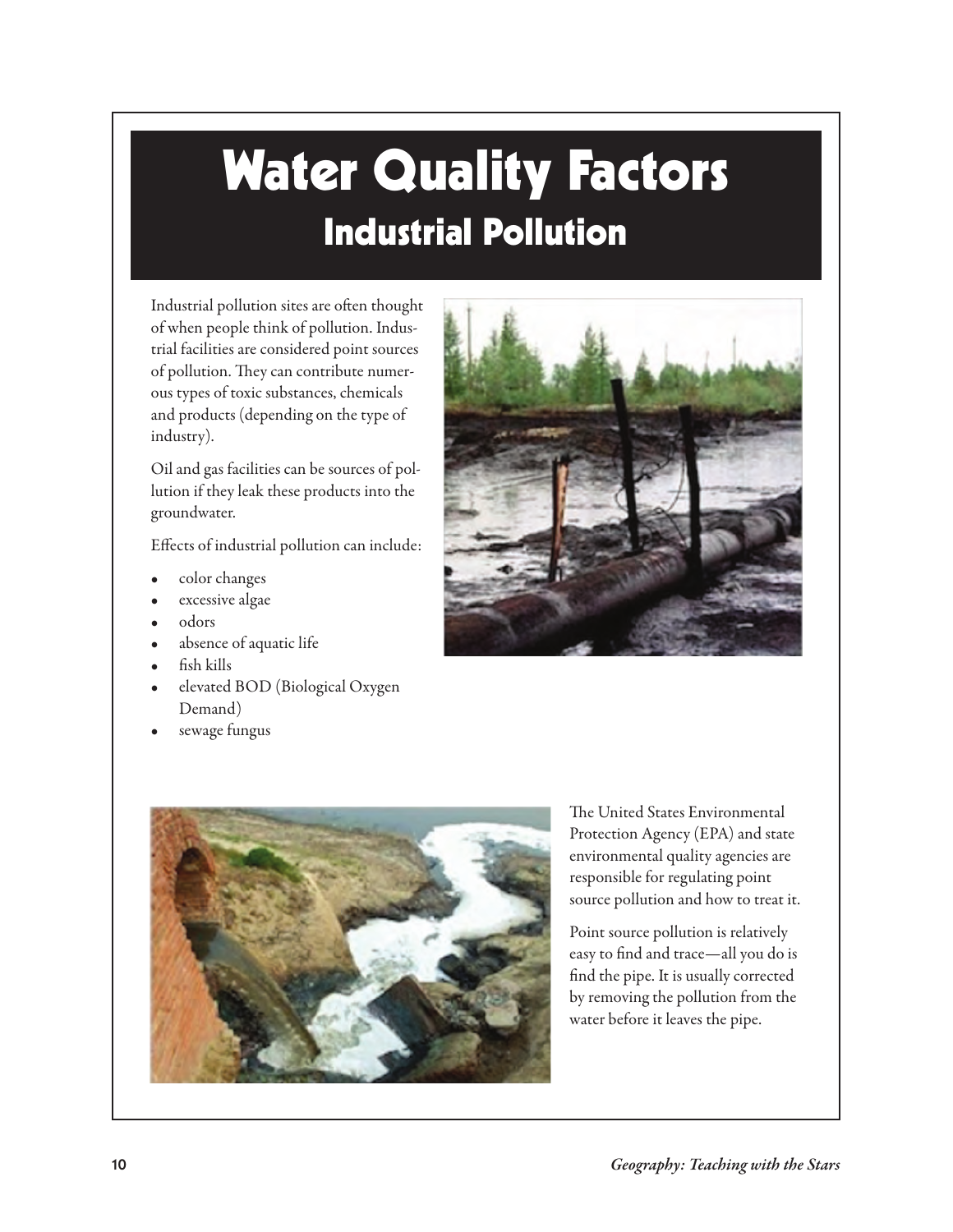## **Water Quality Factors Wastewater Treatment Plants**

Municipal wastewater treatment plants are considered point sources of pollution. These facilities can release:

- nutrients
- bacteria
- sediments

The effects of these pollutants include:

- excess algae (algal blooms)
- white foam
- sludge deposits (brown or gray solids)
- absence of fish and insects
- variable DO levels
- high BOD
- sewage fungus

The United States Environmental Protection Agency (EPA) and the state environmental quality agencies are responsible for regulating point source pollution and how to treat it.

Point source pollution is relatively easy to find and trace—all you do is find the pipe. It is usually corrected by removing the pollution from the water before it leaves the pipe.

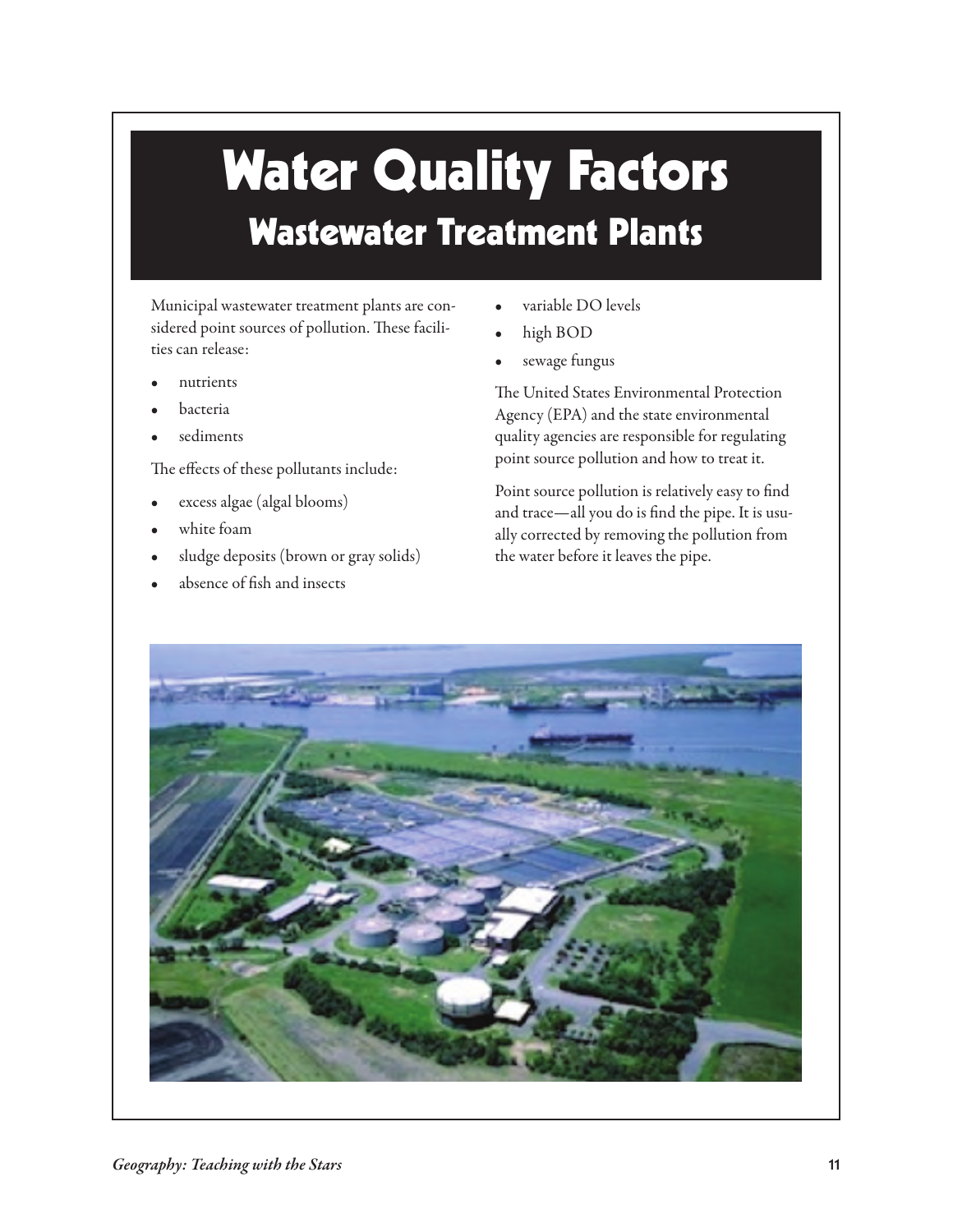## **Water Quality Factors Construction**

Construction sites are considered nonpoint sources of pollution. These sources are hard to detect. These areas can cause high levels of sediments to reach waterways, as well as nutrients from fertilizers applied to new lawns and landscaping.

Sediments such as soil, clay and silt are a problem. They settle on aquatic plants and reduce the sunlight they can absorb. This reduces photosynthesis, which in turn reduces the oxygen available to animal life.

Sediments can cover nesting sites as well. They cause water to turn brown and muddy, and they increase turbidity.

Constructions workers are required by law to install erosion control devices and equipment. These include black cloth fencing to slow sediment, and sand bags and barriers in storm drains to slow runoff.



Non-point source pollution sites are much harder to discover and trace. This makes them harder to regulate and monitor.

Non-point source pollution is corrected by:

- preventing the pollution in the first place,
- keeping the pollutants from reaching streams and rivers.



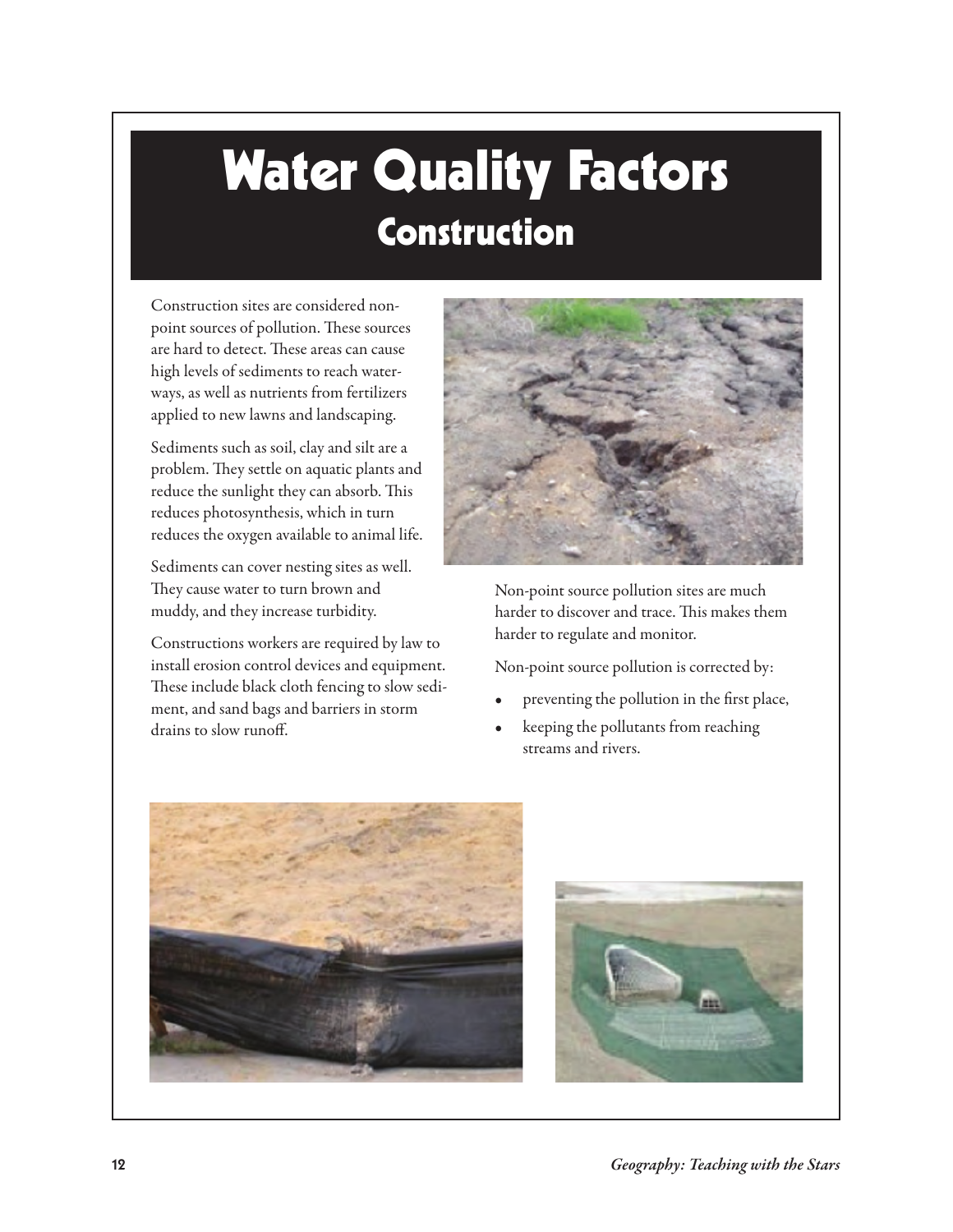# **Water Quality Factors Agriculture**



Crops, feedlots, and pastures can degrade water quality and are considered non-point source pollution sites. They come from many sources that are hard to detect. These sites can be a source of runoff that includes:

- fertilizers from crops
- sediments eroding from bare soils
- elevated bacteria from animal wastes
- ammonia
- pesticides, insecticides and herbicides



Livestock can overgraze, creating very short grass. This holds back less runoff than longer grasses.

Non-point source pollution sites are much harder to discover and trace. This makes them harder to regulate and monitor.

Non-point pollution is corrected by:

- preventing the pollution in the first place
- keeping the pollutants from reaching streams and rivers

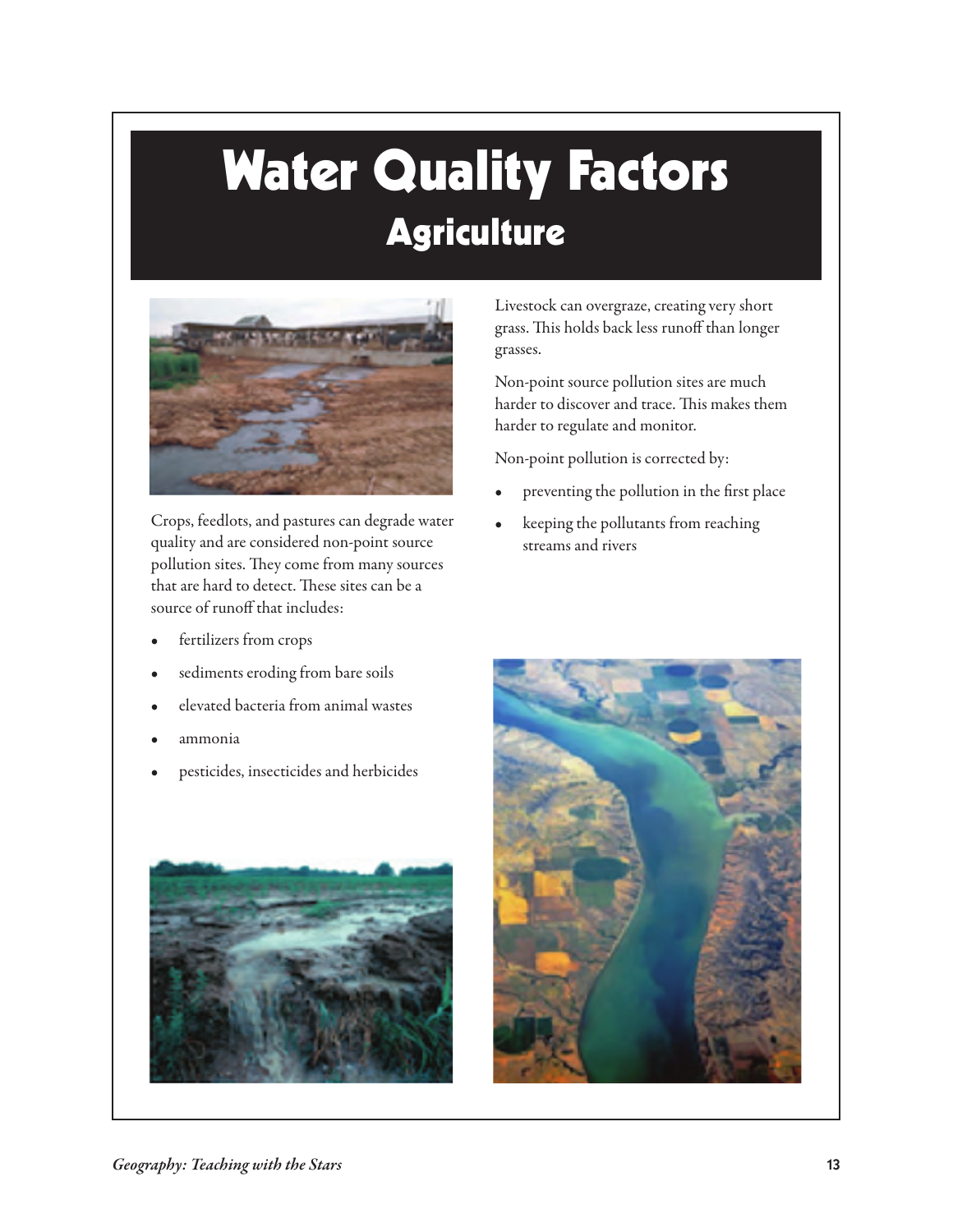### **Watershed Factors Checklist**

| Water<br>Quality<br>Factor     | Your Home<br>Group's<br>Pre-Ranking | Non-point<br>Source?/Point<br>Source? | Your Home<br>$\mbox{Group's}$<br><b>Final Ranking</b> | $\it Justin$<br>$\sf Reasoning/$<br>Support |
|--------------------------------|-------------------------------------|---------------------------------------|-------------------------------------------------------|---------------------------------------------|
| Cities &<br>Towns              |                                     |                                       |                                                       |                                             |
| Wastewater<br>Treatment Plants |                                     |                                       |                                                       |                                             |
| Residential<br>Runoff          |                                     |                                       |                                                       |                                             |
| Industrial<br>Pollution        |                                     |                                       |                                                       |                                             |
| Construction                   |                                     |                                       |                                                       |                                             |
| Agriculture                    |                                     |                                       |                                                       |                                             |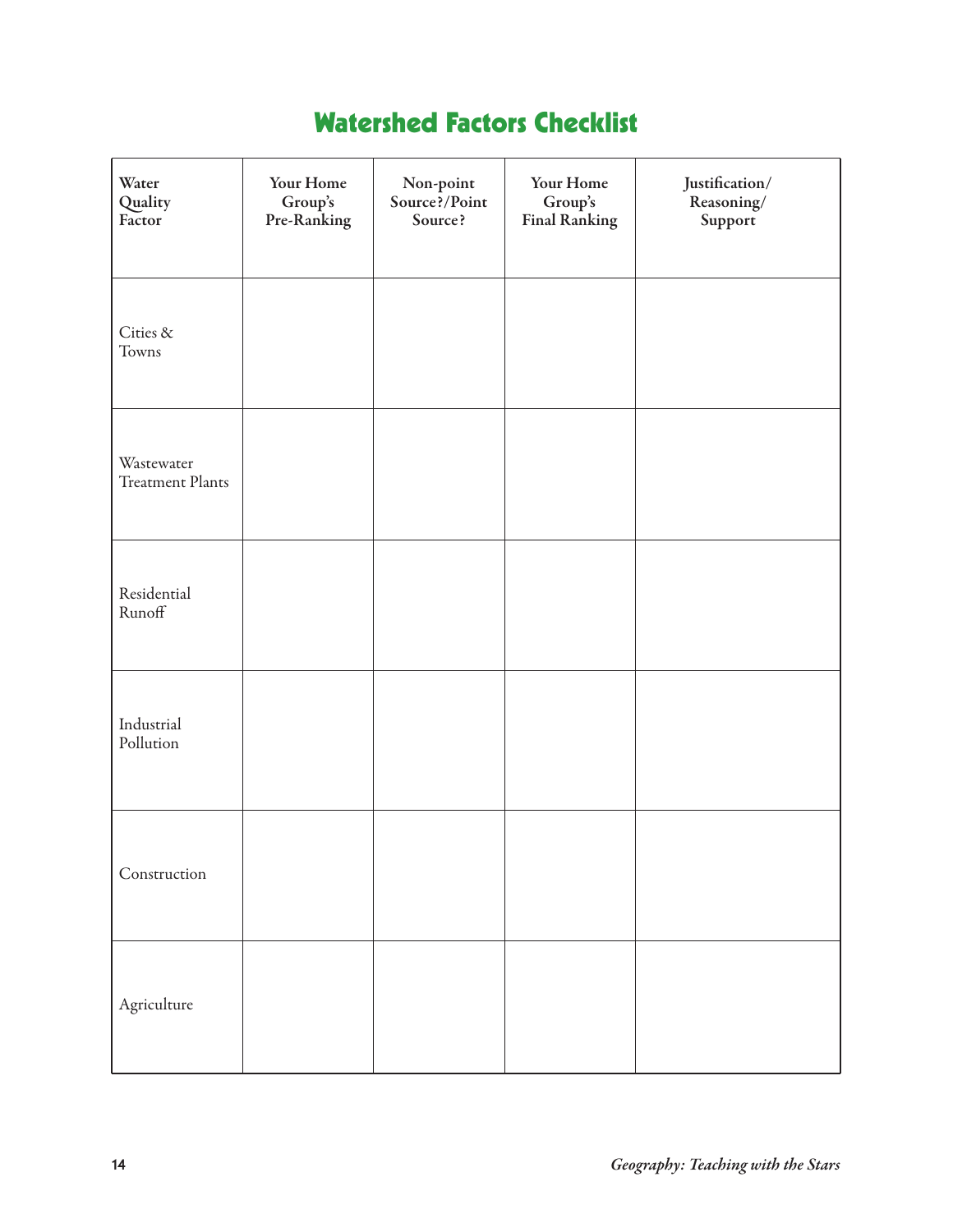## **Lesson Three Watershed Model and Demonstration**

### **openinG the Lesson**

- 1. Begin by reviewing the previous days' lessons. Ask students if they have any questions about what they have learned so far in this unit.
- 2. Indicate that in this lesson students will be working with a guest speaker who will use a model of a watershed to further examine the interaction between human activities and the watershed.
- 3. Introduce the guest speaker.
- 4. Have the guest speaker talk generally to students about the local watershed, including, for example, the location and boundaries of the watershed, factors affecting the watershed, and agencies/laws that monitor water quality.

### **DeveLopinG the Lesson**

- 5. Have the students gather around the watershed model.
- 6. Using the watershed model, have the guest speaker demonstrate the flow of water and pollutants through a watershed. The watershed model allows the guest speaker to demonstrate the flow of water from higher elevation to lower elevations and the flow of pollutants and sediments. It enables students to see the movement of water through sub-watersheds within a larger watershed, pollution throughout the watershed, the impact of point and non-point source pollution, and how events that occur in one part of the watershed can affect what happens downstream.
- 7. Encourage students to ask questions about what they are seeing. It is important to get students actively involved in the watershed model demonstration. You may need to model question asking for them.

### **cLosinG the Lesson**

- 8. When the watershed demonstration is completed, end the lesson by asking questions such as:
	- a. Where does our drinking water come from?
	- b. How can human activities affect the quality of that water?
	- c. How does soil erosion contribute to water pollution?
	- d. How can human activities upstream in a watershed affect water quality downstream?
	- e. What type of pollution is more difficult to control—point source or non-point source pollution? Why?
- 9. Preview the watershed clean up coming up next in the unit. Share your expectations for the activity. These might include: having students make the connection between what they are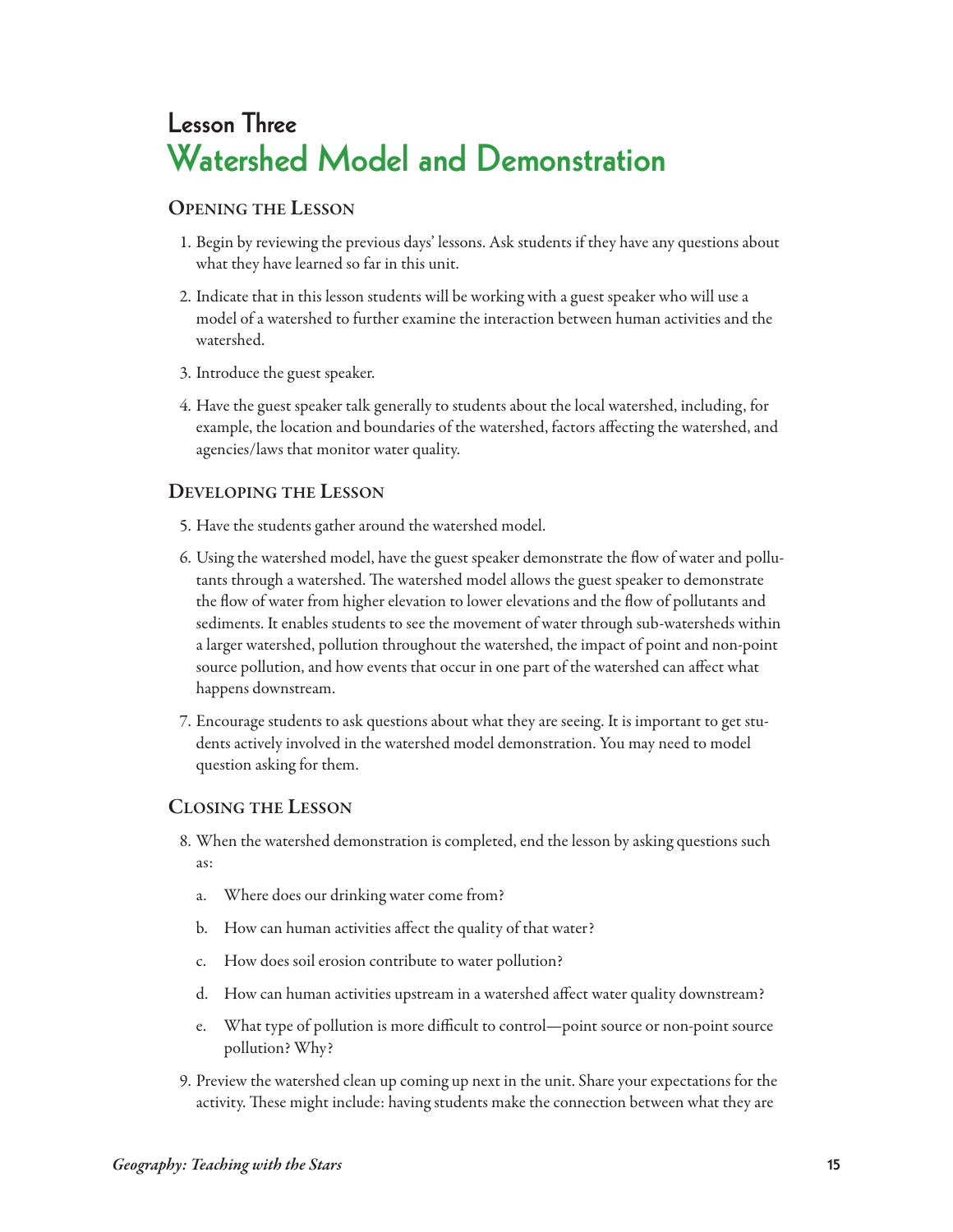learning in class and what is happening in the community, having students practice being good citizens of their community, and having fun for a good cause.

10. Check to see that everyone knows where and when to meet for the service-learning activity.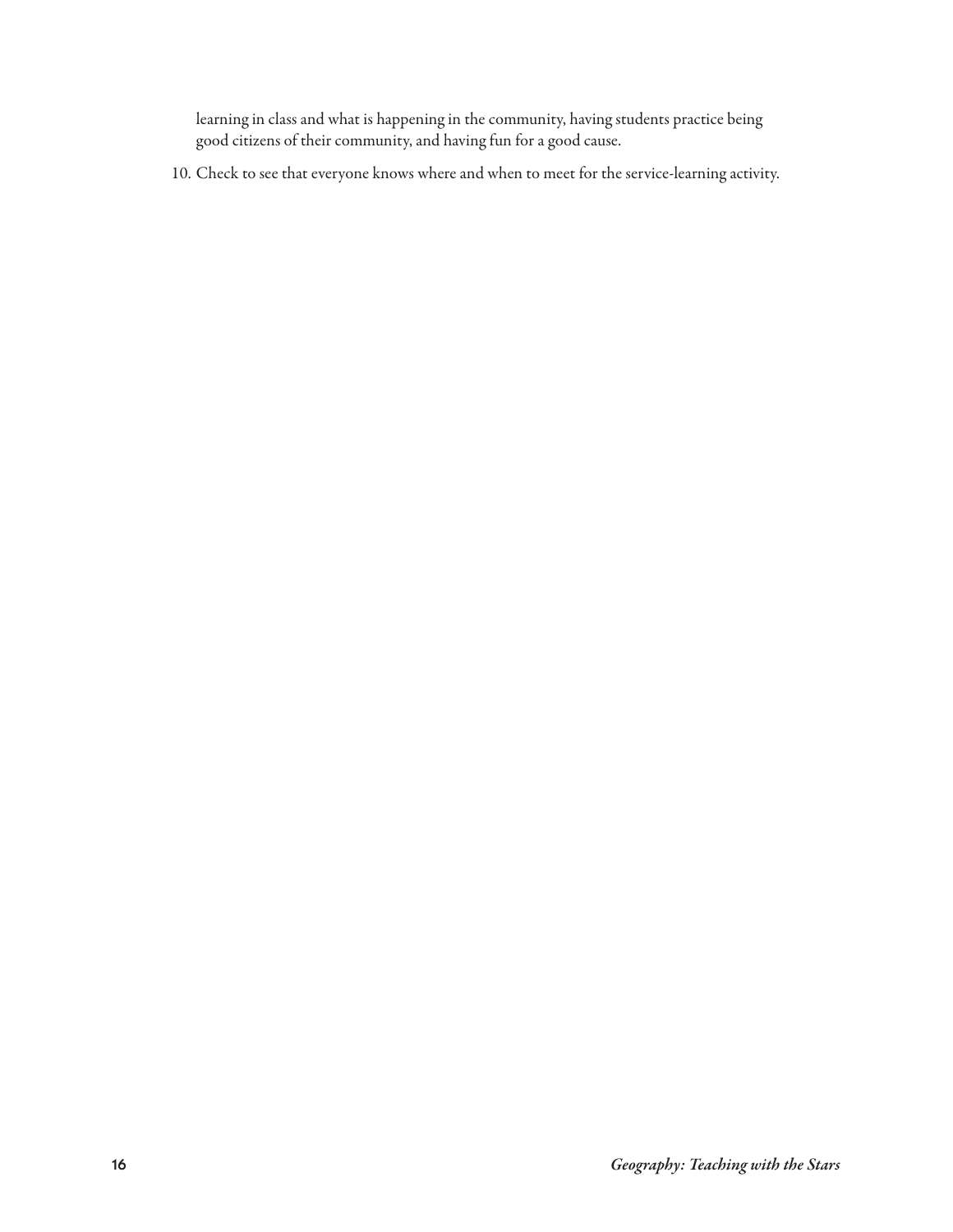## **Lesson Four Watershed Cleanup Service Project**

- 1. Have students work in small groups to clean up the watershed. Be sure that each group is assigned a particular task to complete and is provided with the gear to accomplish the task (gloves, bags). Tasks include: litter pick-up (trash and recycling) and animal waste pick-up.
- 2. Get involved in the clean-up yourself.
- 3. Remember to take pictures of the students in action to use in the reflection activity.